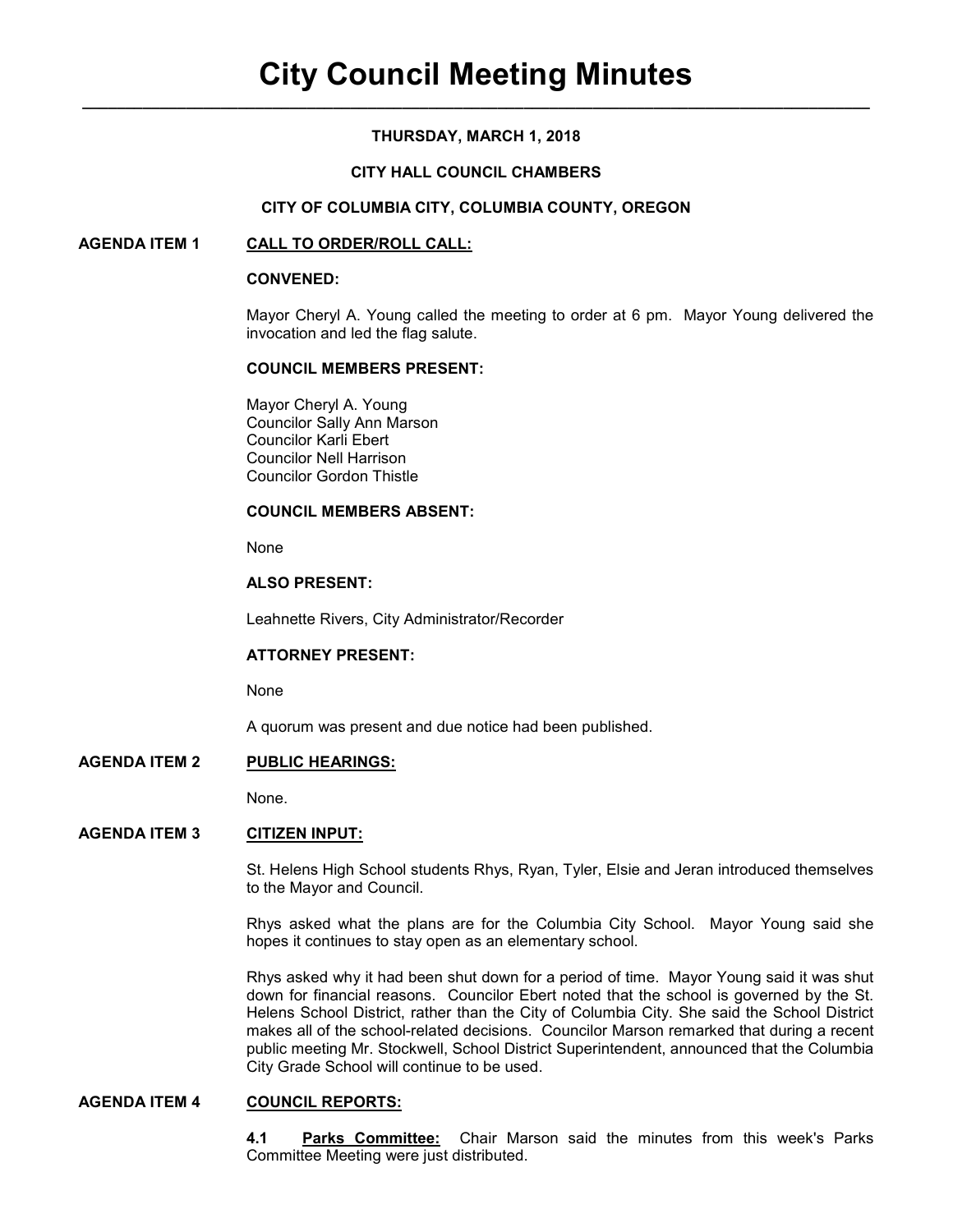**4.2 Water and Sewer Committee:** Chair Thistle said the Water and Sewer Committee will meet on Monday.

**4.3 Street Committee:** Leahnette said the City has received official notice of a \$50,000.00 Special City Allotment (SCA) Grant award for improvements to Sixth Street between H and K Street. She said Micah is beginning to prepare for the project. She said we'd like to include some additional pavement width in the project, so Micah is calculating some cost estimates for us to look at. She said we hope to complete the project before the next round of SCA applications takes place because we can't apply for another grant if we have any open SCA grant awards.

**4.4 Audit Committee:** Secretary Harrison said the Audit Committee recently met and their report is in the packet. Regarding the Audit Committee's recommendation that a payee not also be a signer on a check, Councilor Marson said that question had come up years ago, and when the Audit Committee Members asked the auditors about it, they said they didn't have any concerns so long as there was a second signer on the check. Leahnette noted that she has voluntarily implemented the recommendation, but if the Council wants to officially implement the change, they should modify the City's existing Financial Management Policies and add a fourth signer to the bank account to prevent extended delays in processing reimbursement checks or payroll draws in the event of absent or unavailable account signer. Leahnette suggested that, as an alternative, the Audit Committee consider reviewing all of the checks and invoices associated with expense reimbursements and draws during each of their quarterly meetings, and Councilor Marson suggested the Audit Committee meet with the auditors when they are out conducting their field work to discuss this topic.

**4.5 Hazard Mitigation Planning Group:** Team Member Ebert said last Monday's meeting was cancelled due to a scheduling conflict, so the next meeting will be held at the end of March. She said the Group is currently reviewing and recommending updates to the City's Hazard Mitigation Plan.

Councilor Ebert asked if any good ideas came out of the Department of Homeland Security's (DHS) recent Vulnerability Assessment of the City's water system. Leahnette said the process was very interesting and informative. She said some of the recommendations that came out of the process have already been implemented, while other recommendations are still pending. She said DHS is returning in a few weeks to conduct a Vulnerability Assessment of the City Hall building.

**4.6 Other Reports:** None.

# **AGENDA ITEM 5 CONSENT AGENDA:**

**5.1 Minutes of the Regular City Council Meeting on February 1, 2018.**

**5.2 Bills paid during the month of January with check numbers 20791 through 20845.**

- **5.3 Financial Report for the month ending January 31, 2018.**
- **5.4 Activities Report from the Public Works Superintendent.**
	- **5.5 Activities Report from the City Administrator.**

### **5.6 Application for an Exception Permit for Recreational Vehicle Storage in the Right-of-Way as applied for by Ray and Linda O'Harra of 650 A Street.**

MOVED (THISTLE), SECONDED (MARSON) AND CARRIED UNANIMOUSLY BY ROLL CALL VOTE TO APPROVE THE CONSENT AGENDA.

**AGENDA ITEM 6 UNFINISHED BUSINESS:**

None.

# **AGENDA ITEM 7 NEW BUSINESS:**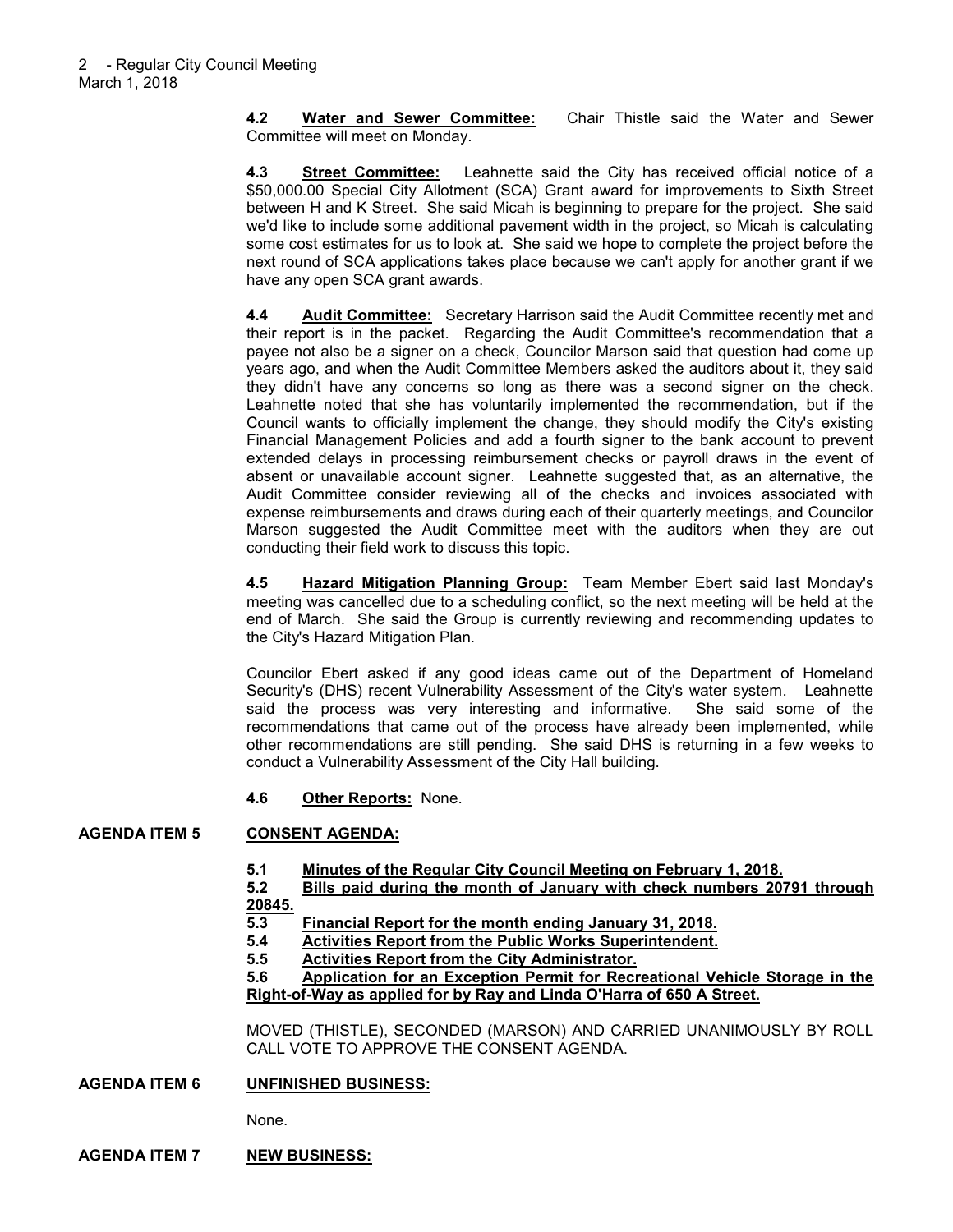**7.1 Audit Contract: Contract between Pauly, Rogers and Co., PC, Certified Public Accountants, and the City of Columbia City for auditing services in accordance with the requirements of Oregon Statutes 297.405 through 297.555.** 

MOVED (MARSON), SECONDED (HARRISON) AND CARRIED UNANIMOUSLY TO AUTHORIZE SIGNATURE TO THE CONTRACT FOR AUDITING SERVICES WITH PAULY, ROGERS AND CO., PC.

**7.2 Council Bill No. 18-836; Resolution No. 18-1204-R: A Resolution establishing the business license fee for marijuana facilities as provided by Ordinance No. 17- 702-O.** 

MOVED (THISTLE), SECONDED (EBERT) AND CARRIED UNANIMOUSLY TO ADOPT COUNCIL BILL NO. 18-836.

**7.3 First reading of Council Bill No. 18-837: An Ordinance prohibiting smoking tobacco and marijuana use within all City parks.** 

The Council completed the first reading of Council Bill No. 18-837.

**7.4 DLCD Technical Assistance Grant Agreement: 2017-2019 Technical Assistance Grant Agreement between the State of Oregon Department of Land Conservation and Development (DLCD) and the City of Columbia City.** 

Leahnette said this \$27,000.00 grant award will be used to conduct an Economic Opportunity Analysis for Columbia City.

MOVED (MARSON), SECONDED (EBERT) AND CARRIED UNANIMOUSLY TO AUTHORIZE SIGNATURE TO THE TECHNICAL ASSISTANCE GRANT AGREEMENT.

**7.5 Ratify Open Burn Period Extension: Ratify a one week extension of the April open burning period, making it April 7 through April 22, 2018.** 

MOVED (HARRISON), SECONDED (THISTLE) AND CARRIED UNANIMOUSLY TO RATIFY A ONE-WEEK EXTENSION OF THE OPEN BURN PERIOD, MAKING IT APRIL 7 THROUGH APRIL 22, 2018.

#### **AGENDA ITEM 8 OTHER BUSINESS:**

**Discussion of smoking restrictions in front of City Hall and Community Hall:** The Council and staff discussed whether or not "no smoking" restrictions should be implemented for the areas outside of City Hall and the Community Hall, and whether or not a "smoking area" should be provided somewhere, along with a container for cigarette butts.

**City County Insurance Services Annual Conference:** Leahnette said she attended the conference with Michael McGlothlin today and yesterday, and they will be heading to Salem again for the final day of the conference.

#### **AGENDA ITEM 9 ADJOURNMENT:**

There being no further business to come before the Council, the meeting adjourned at 6:41 pm.

 $\mathcal{L}_\mathcal{L}$  , which is a set of the set of the set of the set of the set of the set of the set of the set of the set of the set of the set of the set of the set of the set of the set of the set of the set of the set of

APPROVED:

 Cheryl A. Young distribution of the contract of the Mayor Mayor (1990) and the Mayor (1990) and the Mayor (1990) and the Mayor